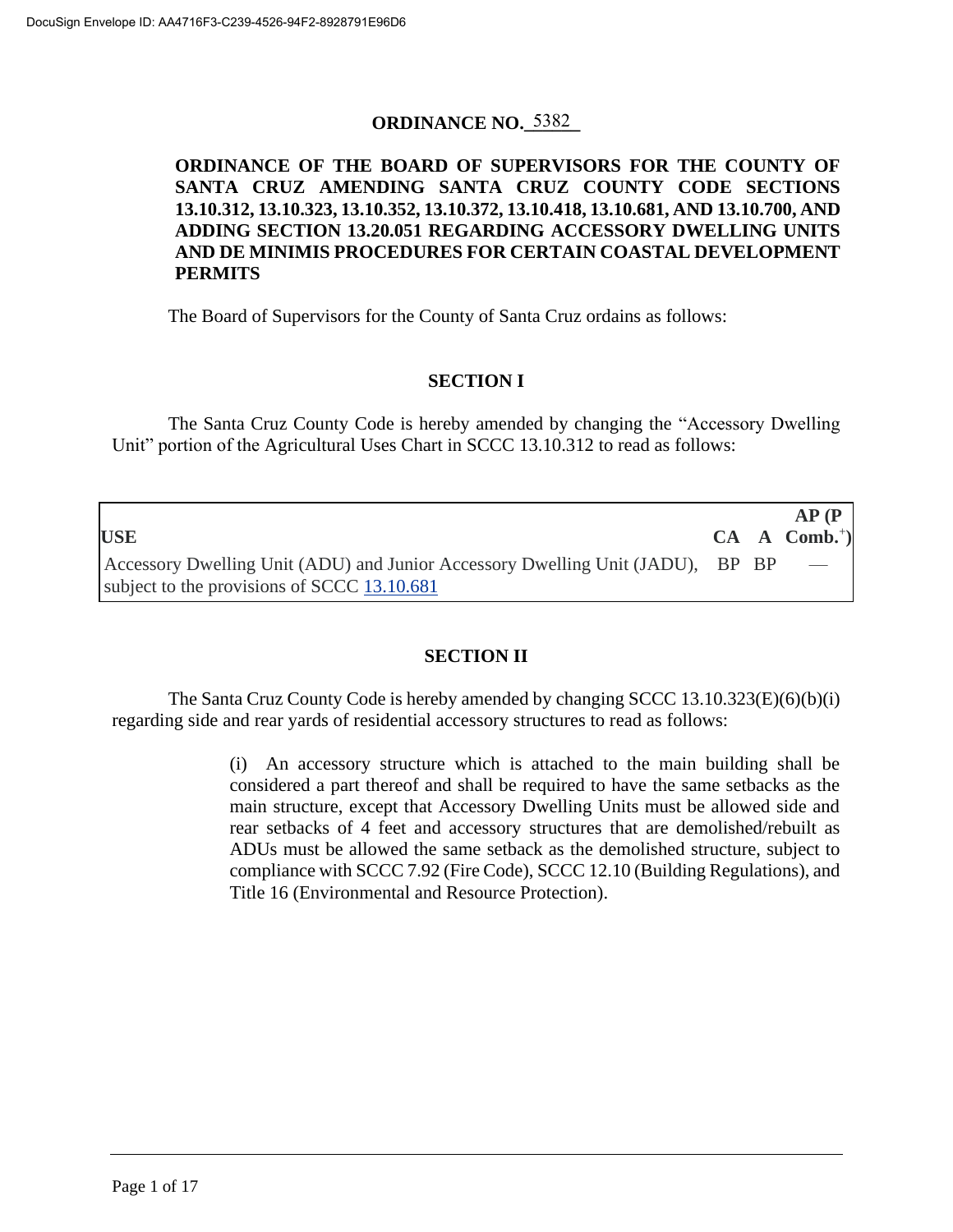### **SECTION III**

The Santa Cruz County Code is hereby amended by changing the "Residential" portion of the Parks, Recreation and Open Space PR District Uses Chart in SCCC 13.10.352(B) to read as follows:

| <b>Residential uses, permanent, such as:</b>                                                                                                                                                                                | PR           |
|-----------------------------------------------------------------------------------------------------------------------------------------------------------------------------------------------------------------------------|--------------|
| Child care homes, large family (must be in conjunction with residential use) (see SCCC)<br>13.10.686 and SCCC 13.10.700-C definition)                                                                                       | 5            |
| Child care homes, small family (must be in conjunction with residential use) (see SCCC)<br>13.10.700-C definition)                                                                                                          | $\mathbf{P}$ |
| Hosted rentals, subject to SCCC 13.10.690                                                                                                                                                                                   | 1P           |
| One single-family dwelling, subject to the park site review process pursuant to SCCC 15.01                                                                                                                                  | 3            |
| One single-family dwelling on property designated urban open space, subject to SCCC<br>13.10.672 and the park site review process pursuant to SCCC 15.01                                                                    | 5            |
| Accessory Dwelling Units (ADUs), subject to SCCC 13.10.681                                                                                                                                                                  |              |
| Inside the coastal zone                                                                                                                                                                                                     | 3            |
| Outside the coastal zone                                                                                                                                                                                                    | <b>BP</b>    |
| Junior Accessory Dwelling Units (JADUs), subject to SCCC 13.10.681                                                                                                                                                          | <b>BP</b>    |
| Dwelling units, associated with an open space or private recreational facility for the owner or<br>lessee of the land or for staff, a caretaker, watchman, or manager of the property, pursuant to<br>$SCCC$ $13.10.353(B)$ | 5A           |
| Dwelling units for State or County park operating personnel, pursuant to SCCC 13.10.353(B)                                                                                                                                  | 5A           |

Expansion of dwelling units in organized camps and recreational facilities up to a cumulative 3 total of an additional 500 square feet per dwelling unit

## **SECTION IV**

The Santa Cruz County Code is hereby amended by changing the "Residential" portion of the TP Uses Chart in SCCC 13.10.372(B) to read as follows:

| <b>USE</b>                                                                                                                               | <b>PERMIT</b><br><b>REQUIRED</b>                                   |
|------------------------------------------------------------------------------------------------------------------------------------------|--------------------------------------------------------------------|
| Residential: one single-family dwelling per existing parcel of record                                                                    |                                                                    |
| Dwelling groups of single-family dwelling (subject to the density and other<br>requirements in SCCC 13.10.373, 13.10.374, and 13.10.375) | $\vert$ 5 (2 dwelling units)<br>7 (more than 2)<br>dwelling units) |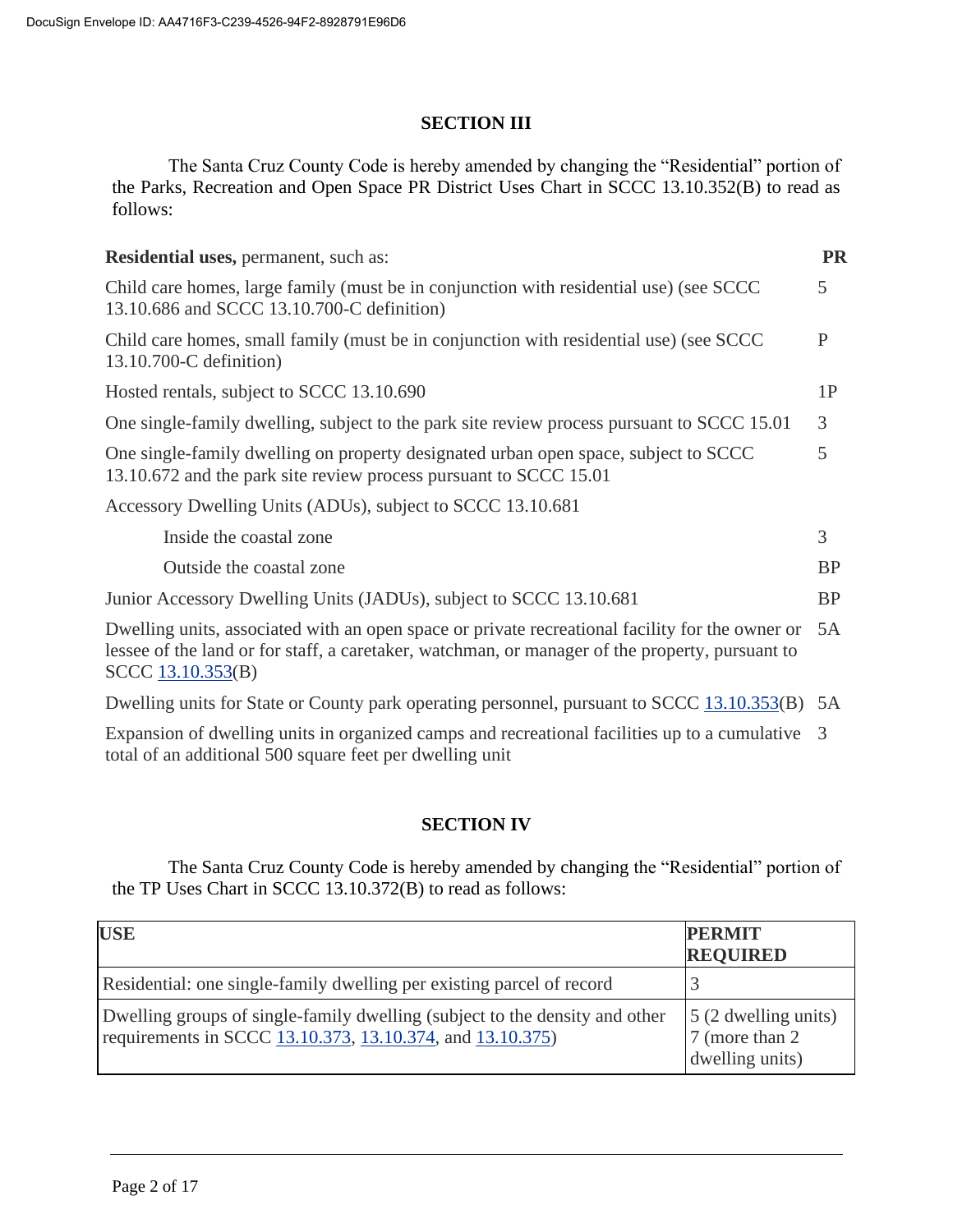| <b>USE</b>                                                                                                                           | PERMIT<br><b>REQUIRED</b> |
|--------------------------------------------------------------------------------------------------------------------------------------|---------------------------|
| Accessory Dwelling Units (ADUs) and Junior Accessory Dwelling Units<br>(JADUs) subject to SCCC 13.10.681                             |                           |
| Inside the coastal zone                                                                                                              | 2A                        |
| Outside the coastal zone                                                                                                             | <b>BP</b>                 |
| Child care homes, large family (must be in conjunction with residential use)<br>(see SCCC 13.10.686 and SCCC 13.10.700-C definition) | 5                         |
| Child care homes, small family (must be in conjunction with residential use)<br>(see SCCC $13.10.700$ -C definition)                 | P                         |
| Mobile home, temporary, for not more than five years for a caretaker or<br>watchman in isolated areas on a minimum of 10 acres       | 5                         |
| Hosted rentals, subject to SCCC 13.10.690                                                                                            | 1P                        |

## **SECTION V**

The Santa Cruz County Code is hereby amended by changing SCCC 13.10.418(A) to read as follows:

### **13.10.418 Use and development standards in the "D" Designated Park Site Combining District.**

(A) Any project located within the "D" Combining District for which an application for one or more of the following permits or approvals is submitted in accordance with SCCC 18.10 may, at the discretion of the Director of Parks, Open Space and Cultural Services, be submitted to the County Parks and Recreation Commission for a park site review pursuant to SCCC 15.01.090(C):

- (1) A building permit for a new single-family dwelling;
- (2) A building permit for a new accessory dwelling unit inside the coastal zone;

(3) A coastal development permit for a new single-family dwelling or an accessory dwelling unit that is not exempt or excluded pursuant to SCCC 13.20;

- (4) A land division permit;
- (5) A commercial development permit;
- (6) A policy amendment; or
- (7) Any other development permit processed at Level V or greater.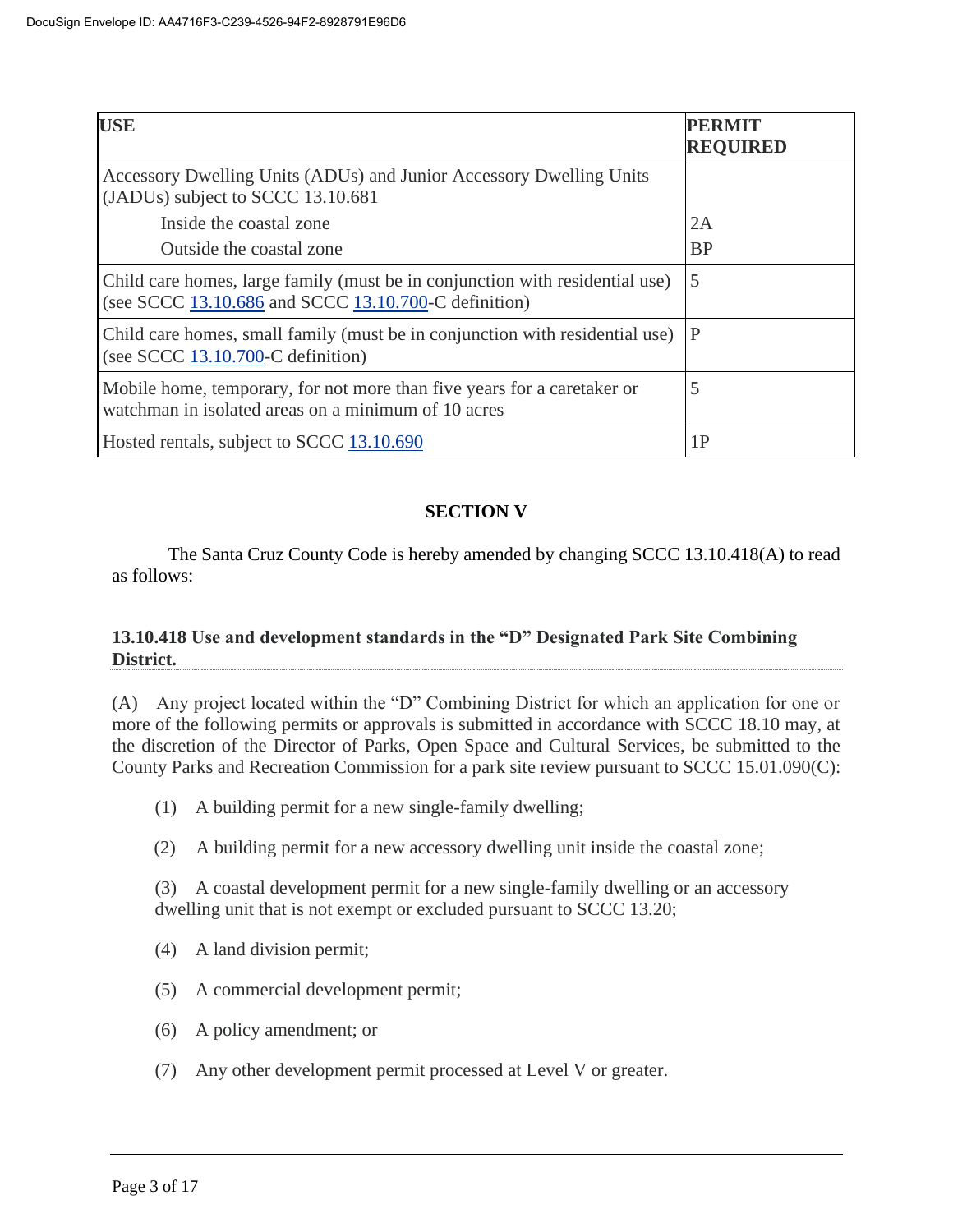Each member of the Board of Supervisors shall be notified by the Director in writing if the determination of the Director is not to proceed with the review, and a member shall have 10 calendar days following receipt of such notification by the Board to refer the application to the Parks and Recreation Commission. The Parks and Recreation Commission shall consider possible County acquisition of the land and appropriate recreational development and use of it, pursuant to SCCC 15.01.

### **SECTION VI**

The Santa Cruz County Code is hereby amended by changing SCCC 13.10.681 to read as follows:

#### **13.10.681 Accessory Dwelling units.**

(A) Purpose. The purpose of this section is to provide for and regulate Accessory Dwelling Units (ADUs) and Junior Accessory Dwelling Units (JADUs) in order to provide needed housing for County residents and to further the housing goals of the Housing Element of the County General Plan.

(B) Definitions. For the purposes of this section, terms shall be defined as follows:

(1) "Accessory Dwelling Unit" (ADU) shall be defined per SCCC 13.10.700-A: In compliance with California Government Code Section 65852.2, an attached or detached residential dwelling unit which provides complete independent living facilities for one or more persons and is located on a lot with a proposed or existing primary residence. It shall include permanent provisions for living, sleeping, eating, cooking (area meeting the definition of Kitchen), and sanitation.

(2) "Junior Accessory Dwelling Unit" (JADU) shall be defined per SCCC 13.10.700-J: In compliance with California Government Code Section 65852.22, a residential living area contained within a proposed or existing single-family residence that is no more than 500 square feet in size. JADUs can include additions to an existing structure of no more than 150 square feet. JADUs shall include independent provisions for living, sleeping, eating, and cooking (area meeting the definition of Efficiency Kitchen but not a standard Kitchen), and shared or separate sanitation facilities with the main dwelling unit.

(3) "New Construction ADU" shall be defined per SCCC 13.10.700-N: An ADU that does not meet the definition of Conversion ADU.

(4) "Conversion ADU" shall be defined per SCCC 13.10.700-C: The conversion of any portion of a legal accessory structure, or any portion of a single-family dwelling, or any garage, for the purpose of creating an ADU. Conversion ADUs can include demolition and rebuilding of a structure with the same footprint and building envelope. Conversion ADUs can also include additions of up to 150 square feet. Any conversion that exceeds this limit shall be considered a New Construction ADU for the purposes of this section.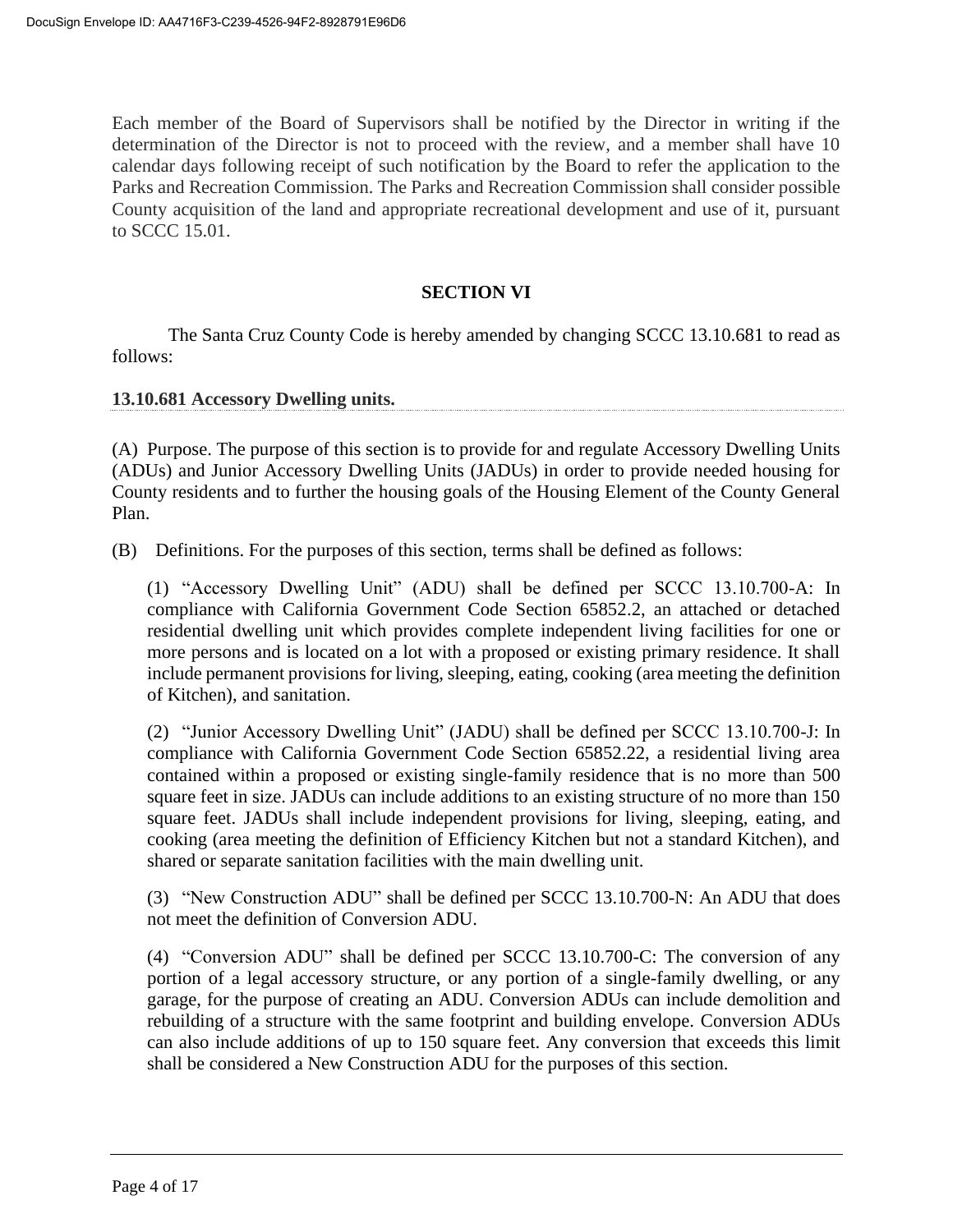If converting an existing accessory structure, applicant must be able to show that the structure was erected with all required permits, or that the structure is legal nonconforming. Structures that were built without benefit of permits are not eligible for conversion under this section and must be processed as a New Construction ADU.

(5) "Attached," in reference to ADUs throughout the Santa Cruz County Code, shall mean sharing any part of a wall, ceiling or floor with the primary dwelling on the property, with the ADU located above, below, beside, or in some combination with the primary dwelling on the property.

(6) "Detached," in reference to ADUs throughout the Santa Cruz County Code, shall mean any ADU that does not meet the definition of "Attached."

(C) Accessory Use. ADUs and JADUs are accessory uses to the primary residential dwelling and shall not be considered in calculation of residential density for a parcel.

(D) Site Requirements. Before a permit for an ADU or JADU can be granted, the following requirements shall be met:

(1) Zoning and General Plan. The parcel must allow residential land use either by zoning or General Plan designation.

(2) Presence of Primary Dwelling Unit. A primary dwelling unit must exist or be proposed for construction concurrently with the proposed ADU or JADU.

(a) Exception. An ADU may be constructed prior to a primary dwelling in the case of rebuilding after a disaster. The location for the development envelope for the future primary dwelling must be indicated on the plans submitted for the ADU.

(3) Number of ADUs Allowed.

(a) Single-Family Dwellings. On parcels with existing or proposed single-family dwellings: one ADU and one JADU are allowed per single-family dwelling.

(i) Dwellings that share walls but are located on separate parcels with separate building footprints (such as townhomes or half-plexes) are considered singlefamily dwellings for the purposes of determining the number of ADUs allowed.

(ii) Properties with dwelling groups (multiple single-family dwellings) are allowed one ADU and one JADU per single-family dwelling if the dwelling group is conforming with maximum density for the zone district. An existing dwelling in a dwelling group may be re-labeled as an ADU if it meets ADU use and development standards. If the dwelling group is nonconforming with maximum density for the zone district, see SCCC 13.10.261(B)(3).

(b) Multifamily Dwellings. On parcels with existing or proposed attached multifamily dwellings, such as apartments, condominiums, or a combination of single- and multifamily dwellings, the following are allowed:

(i) Up to two detached ADUs, which may be attached to each other; and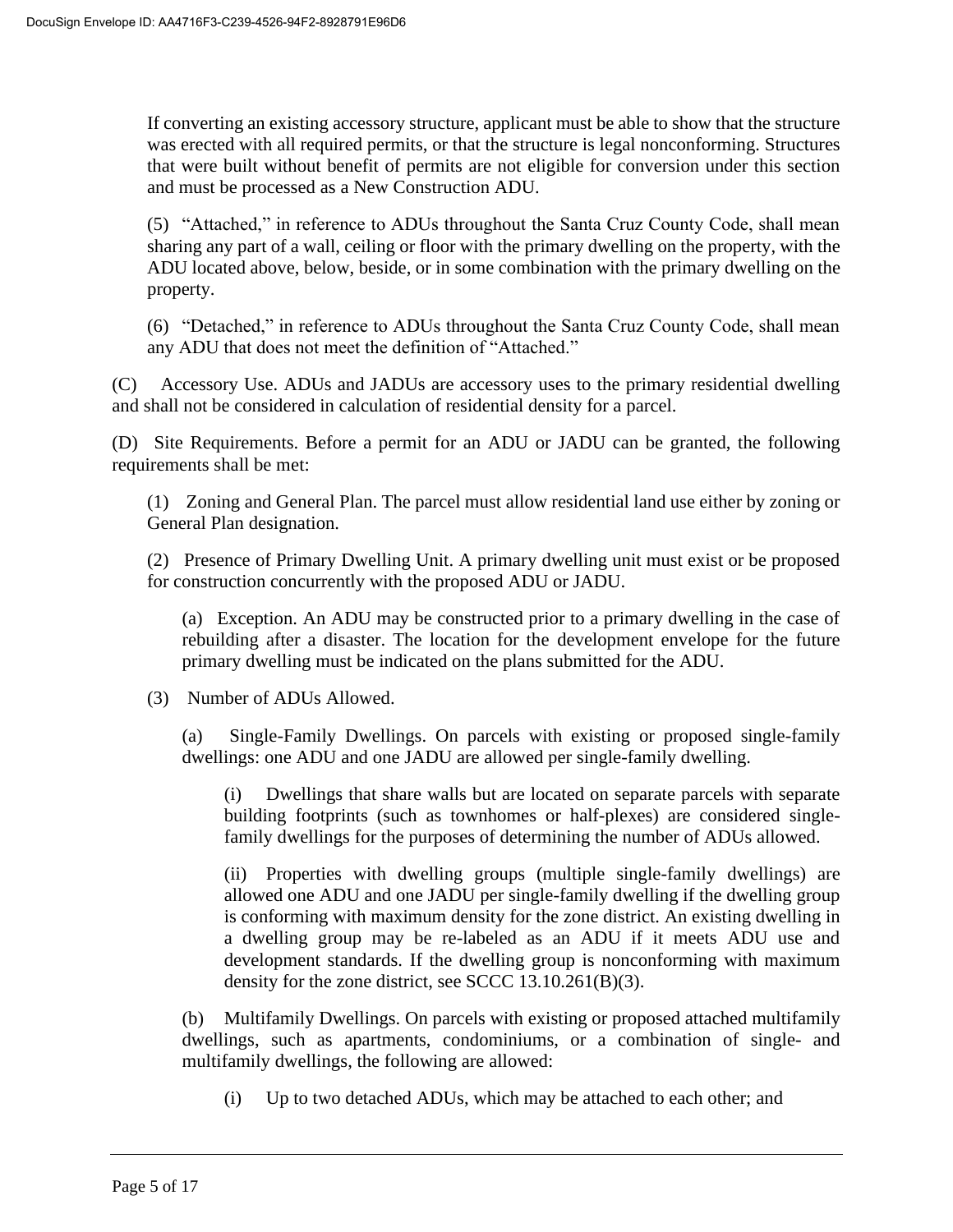(ii) Conversion ADUs associated with up to 25 percent of multifamily units. Conversion ADUs in multifamily developments must be converted from areas not previously used as living space including, but not limited to, storage rooms, boiler rooms, passageways, attics, basements, or garages, if each unit complies with state building standards for dwellings.

(c) Nonconforming land uses. Regardless of existing dwelling conformity with land use and density requirements for a parcel's zone district or General Plan designation, permitted single-family dwellings shall be subject to subsection (a) of this section and permitted multifamily dwellings shall be subject to subsection (b) of this section.

(4) ADU Location on a Parcel.

(a) ADUs may be attached or detached from the primary dwelling unit. JADUs must be attached.

(b) ADUs and JADUs shall be subject to the setback requirements in subsection  $(D)(7)(a)$  of this section.

(5) Access. The ADU or JADU shall have an exterior entrance that is independent of the existing primary dwelling. A JADU may also be internally connected to the primary dwelling.

(6) Unit Size. The habitable floor area as defined in SCCC 13.10.700-H shall be as follows:

(a) Minimum unit size, JADU or ADU: 150 square feet ("efficiency unit" per California Health and Safety Code Section 17958.1).

- (b) Maximum unit size, JADU: 500 square feet.
- (c) Maximum unit size, ADU:
	- (i) Conversion ADU: No maximum size.
	- (ii) New Construction ADU, Attached:

(A) Parcel size less than one acre: 850 square feet (studio or one bedroom), 1,000 square feet (two or more bedrooms), or 50 percent of primary dwelling habitable square footage, whichever is smaller.

(B) Parcel size greater than or equal to one acre: 50 percent of primary dwelling habitable square footage.

(iii) New Construction ADU, Detached:

(A) Parcel size less than one acre: 850 square feet (studio or one bedroom), 1,000 square feet (two or more bedrooms).

(B) Parcel size greater than or equal to one acre: 1,200 square feet.

(iv) Regardless of subsections  $(D)(6)(i)$  through (iii) of this section, an ADU of at least 800 square feet shall be allowed.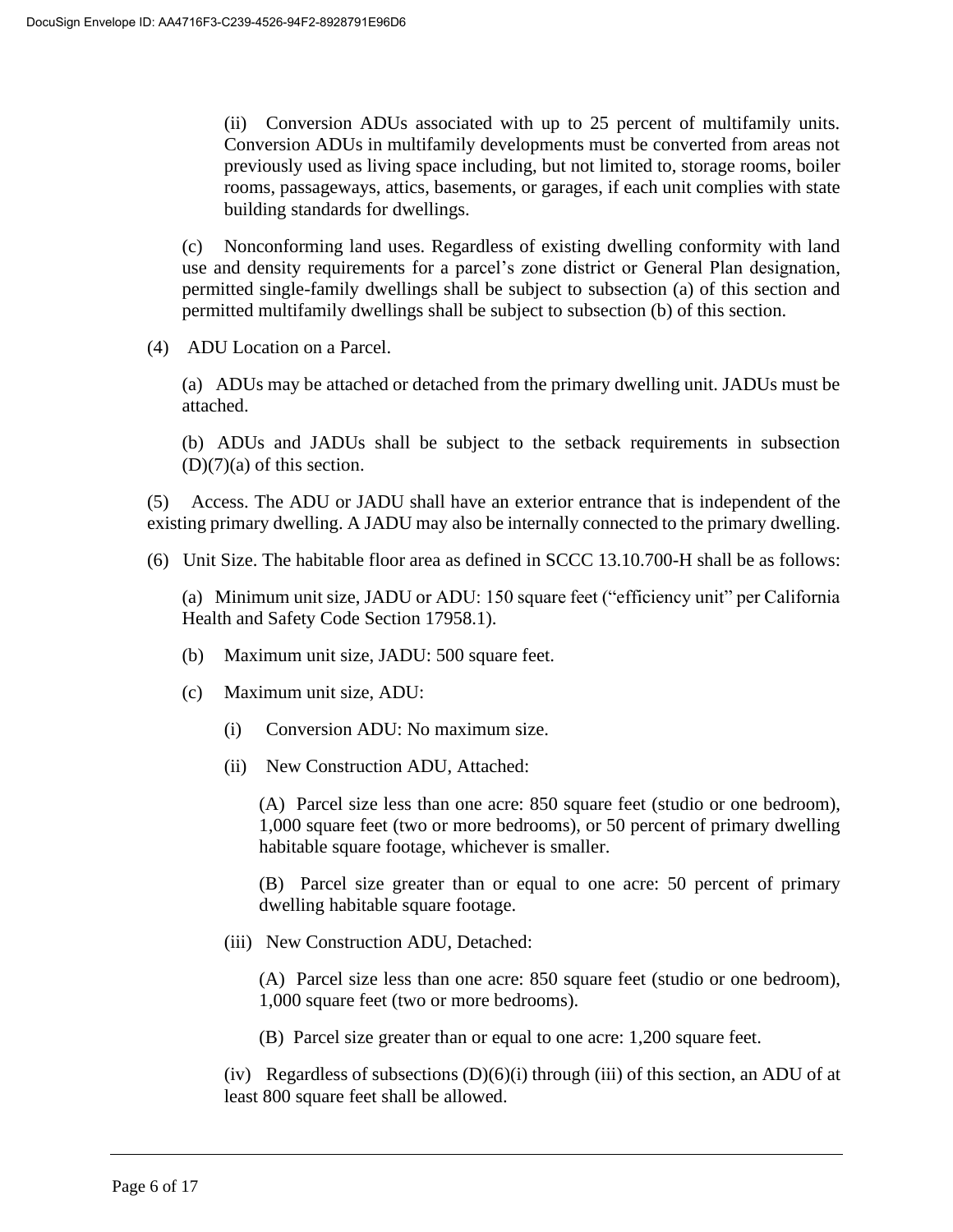(7) Development Standards. All development standards for the applicable zone district shall be satisfied and the development shall be consistent with all County policies and ordinances, except that regardless of any other zone district standards, the following provisions shall apply to ADUs:

- (a) Setbacks.
	- (i) JADUs and Conversion ADUs.

(A) Additions up to 150 square feet shall meet setback requirements for New Construction ADUs.

(B) Existing structures with nonconforming setbacks can be demolished and rebuilt with the same setbacks, except where larger setbacks are required pursuant to SCCC 7.92 (Fire Code), SCCC 12.10 (Building Regulations), or Title 16 (Environmental and Resource Protection).

(ii) New Construction ADUs. ADUs shall comply with front setbacks for the applicable zone district. Minimum side and rear setbacks shall be four feet or the setback for the applicable zone district, whichever is less, including on double frontage lots and corner lots, with the following exceptions.

(A) An eight-foot rear yard setback is required for any portion of an ADU that is more than 16 feet tall. Stairways may encroach into the rear yard setback if stairway windows are minimum 52 inches from floor level.

(B) Setbacks shall be sufficient for fire safety in conformance with SCCC 7.92 (Fire Code) and SCCC 12.10 (Building Regulations).

(C) ADUs shall be subject to environmental buffers and constraints identified per Title 16 (Environmental and Resource Protection), including but not limited to riparian corridors, geologic hazards, sensitive habitats, and agricultural buffers.

(D) On parcels zoned or designated agricultural, a detached ADU shall be located within 100 feet of the primary dwelling on the property unless additional distance is required to meet the minimum agricultural buffer setback standards in SCCC 16.50.095.

(E) ADUs located in the Seascape Beach Estates Combining District shall meet the setback requirements in SCCC 13.10.436.

(iii) Minimum separation distance between ADUs and other structures shall be 3 feet.

(b) Height.

(i) JADUs and Conversion ADUs. Additions up to 150 square feet shall meet height standards for New Construction ADUs.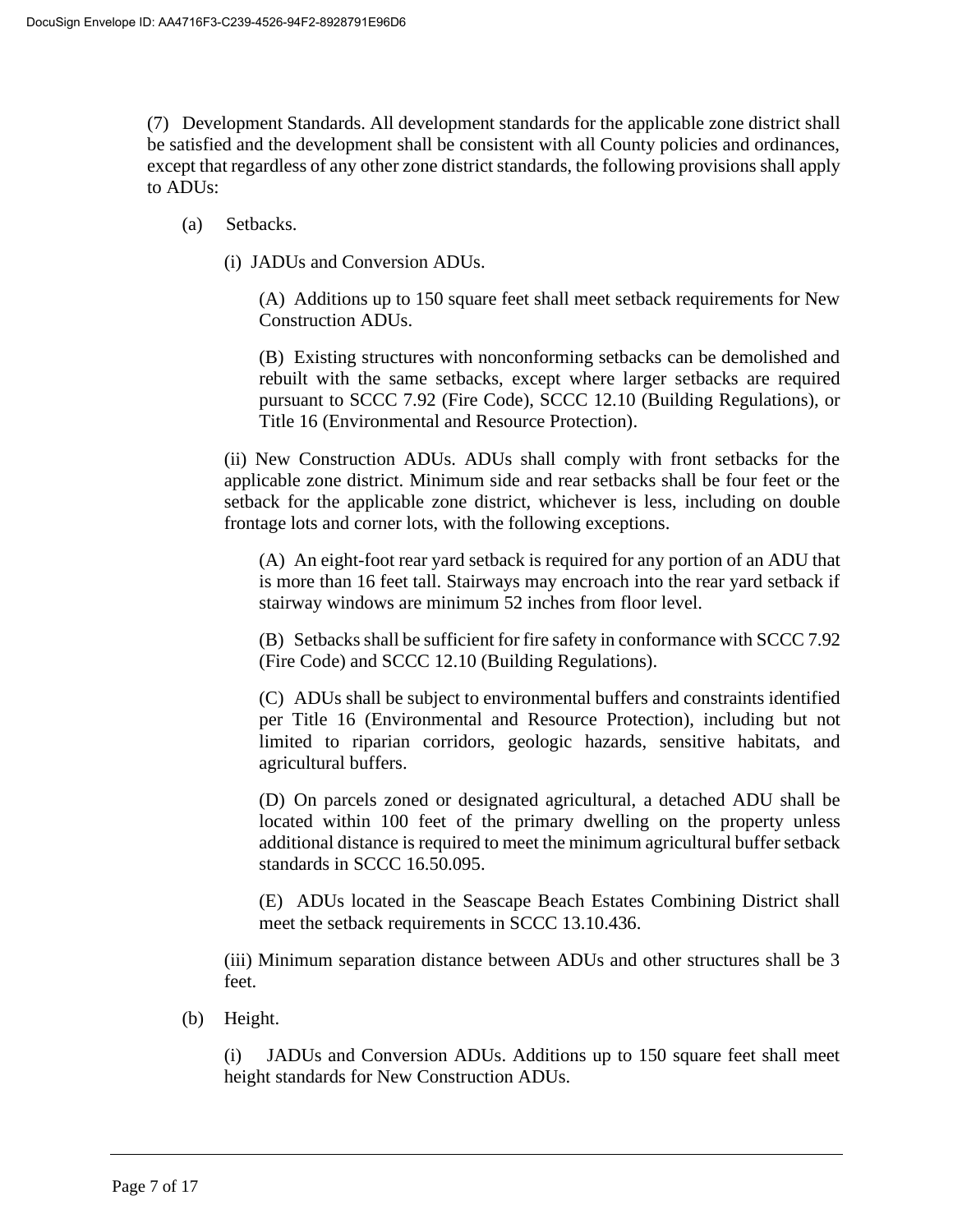(ii) New Construction ADUs. Height is subject to the applicable zone district height standard with the following exceptions.

(A) Inside the urban services line, new construction detached ADUs shall be a maximum of 16 feet. This exception does not apply in the Seascape Beach Estates Combining District (see SCCC 13.10.436).

(B) Inside the urban services line, ADUs that are built above detached garages shall be a maximum of 20 feet at exterior wall and 24 feet at roof peak. This exception does not apply in the Pleasure Point or Seascape Beach Estates Combining Zone Districts.

(C) Inside the Pleasure Point Combining Zone District, ADUs that are built above attached and detached garages shall be maximum 18 feet at exterior wall and 22 feet at roof peak.

(D) Building height up to five feet in excess of an applicable zoning standard, but in no case exceeding 28 feet, may be allowed subject to design review findings (SCCC 13.11.052), development permit findings (SCCC 18.10.230), and the coastal view protection standards of SCCC 13.20.130(B)(7) (if located in the coastal zone), and subject to approval by the Zoning Administrator following a public hearing.

(c) Lot Coverage and Floor Area Ratio (FAR).

(i) Parcels with ADUs and JADUs shall meet lot coverage and FAR standards for the applicable zone district, except that JADU and/or ADU square footage up to 800 square feet may be excluded from FAR and lot coverage calculations for both existing and new parcels.

(ii) ADUs and JADUs shall not be counted in large dwelling unit calculations per SCCC 13.10.325.

(d) Parking.

(i) JADUs and Conversion ADUs: no required off-street parking for the JADU and/or Conversion ADU.

(ii) New Construction ADUs: one off-street parking space per ADU.

(A) ADU parking can be provided as double or triple tandem parking.

(B) ADU parking may be located within setback areas unless findings are made that parking in setback areas is not feasible based upon specific site or regional topographical and/or fire and life safety conditions.

(C) If the primary dwelling unit has less than the required parking per SCCC 13.10.552, one new parking space must be provided for the ADU but parking for the primary dwelling may remain nonconforming.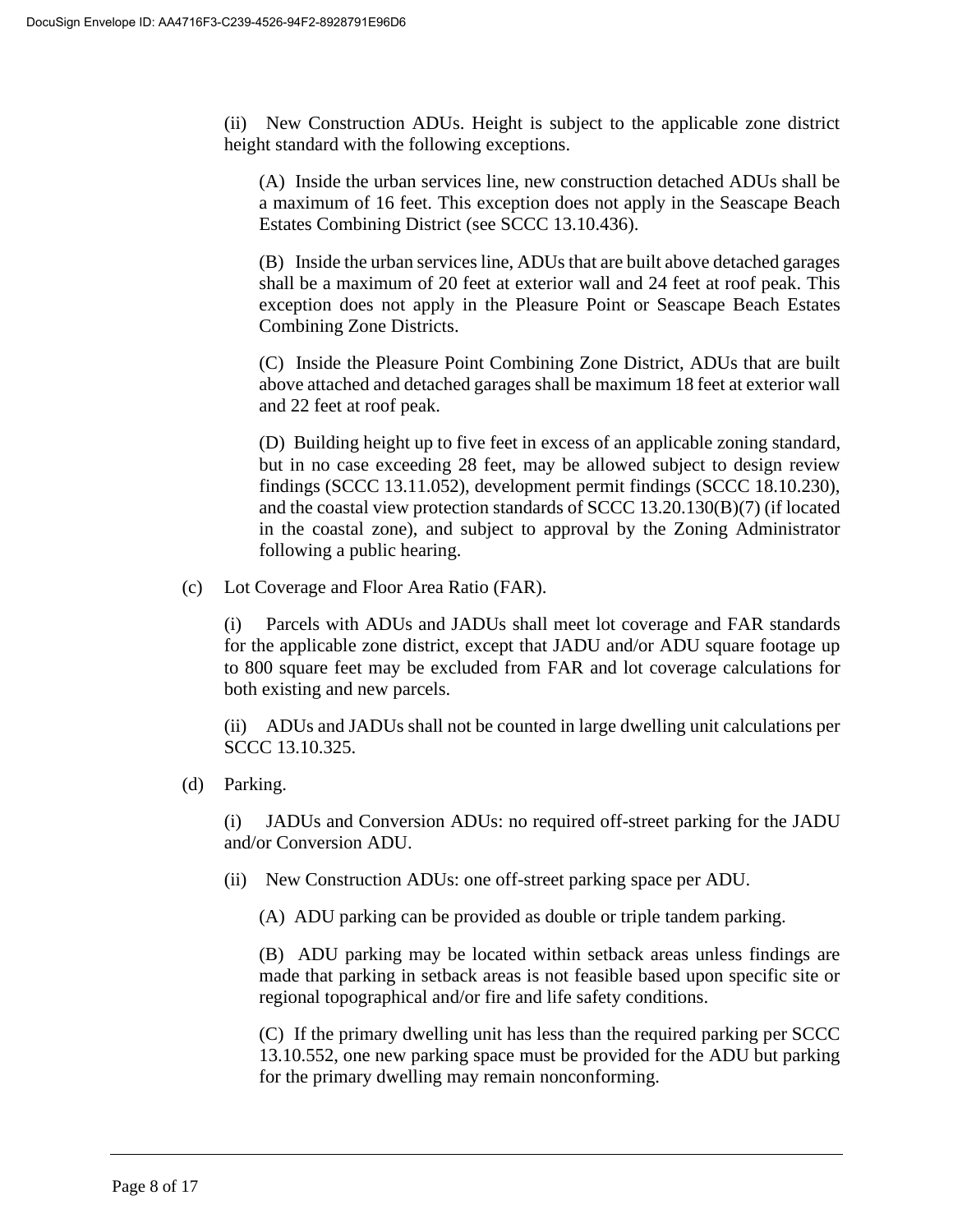(D) No additional parking for an ADU shall be required if the ADU is located within one-half mile walking distance of any public transit stop, within a designated historic district, or within one block of a dedicated parking space reserved for a publicly available car share vehicle.

(iii) Parking Permits. Where parking permits are required for on-street parking during any part of the year, permits shall be offered to the occupants of the ADU and/or JADU.

(iv) Replacement Parking. When a garage, carport, covered parking structure, or surface parking is demolished or converted for construction of an ADU or JADU, no replacement parking is required for the primary dwelling unit.

(v) Special Coastal Zone Parking Requirements. In the following coastal zone locations, one parking space is required for New Construction ADUs, with no exceptions, and replacement parking is required when existing parking is demolished or converted for construction of an ADU:

(A) Live Oak Designated Area (LODA) as defined in SCCC 13.10.694(C).

(B) Sea Cliff/Aptos/La Selva Designated Area (SALSDA) as defined in SCCC 13.10.694(C).

(C) Davenport/Swanton Designated Area (DASDA) as defined in SCCC 13.10.694(C).

(D) Opal Cliff Drive between 41<sup>st</sup> Avenue and the City of Capitola.

(8) Existing Conditions of Approval. Proposed additions associated with Conversion ADUs shall comply with any existing development permit conditions of approval that are not otherwise superseded by provisions of SCCC 13.10.681.

(9) Other Accessory Uses.

(a) One ADU may be associated with a single-family dwelling unit on a parcel that also has farmworker housing as defined in SCCC 13.10.631.

(b) Non-ADU habitable and nonhabitable accessory structures may be allowed subject to all applicable requirements of the underlying zone district and SCCC 13.10.611.

(10) Utility, Infrastructure, and Service Requirements.

(a) Life Safety. All requirements of the respective service agencies shall be satisfied, and all ADUs shall comply with all applicable provisions of SCCC 7.92 (Fire Code) and SCCC 12.10 (Building Regulations).

(i) Fire sprinklers shall not be required for an ADU or JADU where they are not also required for the primary dwelling, except sprinklers are required for detached ADUs larger than 1,200 square feet and ADUs that constitute or are part of an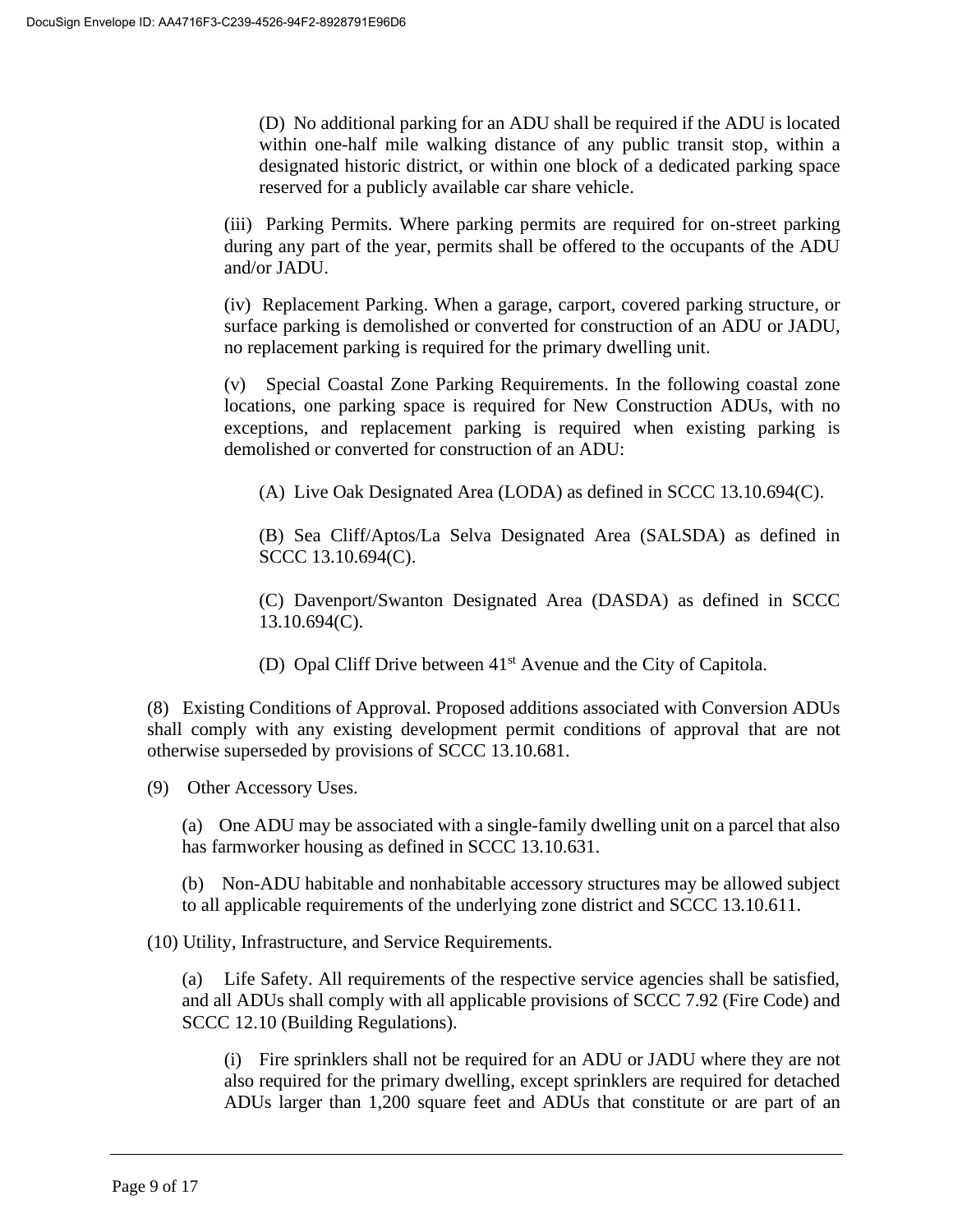addition to the primary dwelling equal to more than 50% of the existing primary dwelling square footage per California Residential Code Section R313.2.

(ii) For the purposes of any fire or life protection ordinance or regulation, a JADU shall not be considered a separate or new dwelling unit if an internal connection to the primary dwelling unit is maintained.

(iii) ADUs and JADUs that do not have an internal connection to the primary dwelling shall maintain a separate street address from the primary dwelling unit.

(b) Utility Connections and Fees.

JADUs and Conversion ADUs: new utility connection or capacity charges may only be charged for Conversion ADUs and JADUs built concurrently with a primary dwelling.

(ii) New Construction ADUs: A local agency, special district, or water corporation may require a new or separate utility connection directly between the ADU and the utility, subject to a connection fee or capacity charge proportionate to the burden of the ADU on the water or sewer system, based upon either the square footage of the ADU or its drainage fixture unit values as defined in the Uniform Plumbing Code adopted and published by the International Association of Plumbing and Mechanical Officials.

(iii) The sewage disposal system and water supply for the parcel shall comply with all applicable requirements of the Environmental Health Officer.

(A) As part of the application to create an ADU connected to an onsite water treatment system, a percolation test must be completed within the last five years or if the percolation test has been recertified, within the last 10 years.

(c) Public improvements. Frontage improvements and other public right-of-way work cannot be required as a condition of approval for an ADU or JADU, unless required per SCCC 7.92 (Fire Code) or SCCC 12.10 (Building Regulations) or to correct illegal rightof-way encroachments.

(E) Nonconforming Conditions. Correction of existing nonconforming zoning conditions cannot be required as a condition of ADU or JADU approval.

(F) Design.

(1) Architectural design. Exterior design of ADUs and JADUs that are visible from a road or other public area shall include three or more of the following elements:

(a) Roof pitch matching dominant roof slope primary dwelling(s). Dominant roof slope is the slope shared by the largest portion of the roof.

- (b) Roof material matching primary dwelling(s).
- (c) Primary siding material or color matching primary dwelling(s).
- (d) Window and door trim matching primary dwelling(s).
- (e) Porch, bay window, or other façade articulation to break up flat wall planes.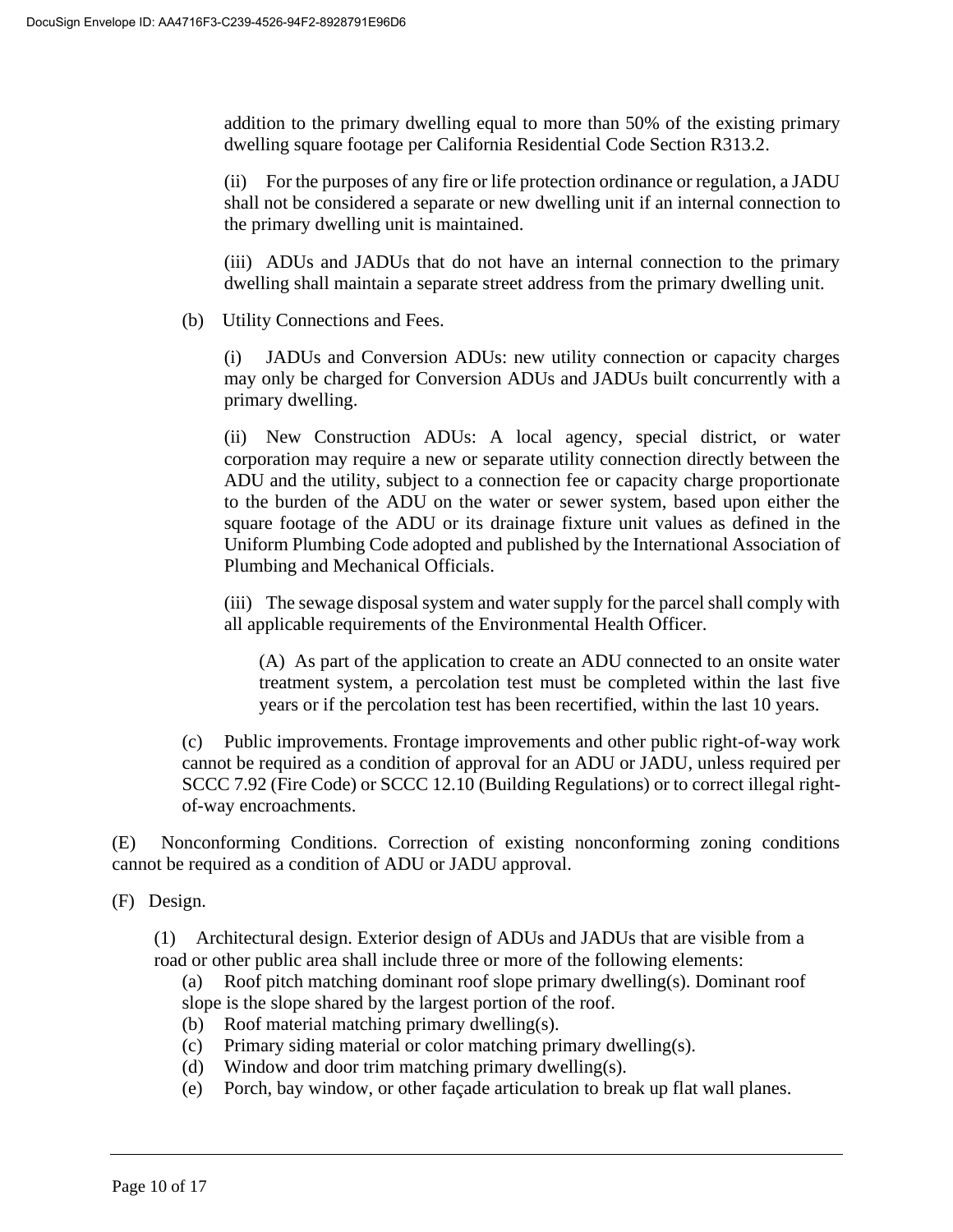(f) Fencing or landscaping to buffer the view of the ADU or JADU from a road or other public area. Fencing shall be subject to SCCC 13.10.525: Regulations for fences and retaining walls within required yards. Landscaping shall be subject to SCCC 13.13: Water Efficient Landscaping.

(2) Historic Preservation. ADUs and JADUs on properties in the "L" (Historic Landmark) Combining District that do not involve demolition, relocation, or alterations to the exterior of historic buildings shall meet the provisions of SCCC 16.42.060(D) to be reviewed ministerially. ADUs and JADUs that exceed these provisions shall be subject to discretionary review per SCCC 16.42.060.

(G) Occupancy. The following occupancy standards shall be applied to every ADU and JADU and shall be conditions for any approval under this section:

(1) Occupancy Restrictions. The maximum occupancy of an ADU or JADU may not exceed that allowed by the State Uniform Housing Code, or other applicable State law.

(2) Sale. ADUs and JADUs shall not be sold separately from the primary residence with the following exception.

(a) An ADU can be sold or conveyed separately from the primary residence to a qualified buyer if the property was built or developed by a qualified nonprofit corporation and all provisions of California Government Code Section 65852.26 are met.

(3) Short-Term Rental Use. In no case shall a short-term rental use of less than 30 days be permitted in an ADU or JADU. A property with an ADU or JADU shall not be eligible for participation in the vacation rental or hosted rental programs.

(4) Owner Residency. The following requirements apply to all JADUs and apply to all ADUs except those permitted between January 1, 2020, and January 1, 2025.

(a) Unless owned by a government agency, land trust, or public or nonprofit housing organization, the property owner or relative of the property owner shall permanently reside, as evidenced by a homeowner's property tax exemption, or by other satisfactory documentation of residence, on the parcel in either the primary dwelling unit, ADU or JADU. If the ADU or JADU is newly constructed on a parcel within a subdivision, then the purchaser or relative of the purchaser of said property shall permanently reside in either the main dwelling or the ADU or JADU, shall be required to submit a property tax exemption prior to occupancy of the ADU or JADU, and shall be subject to the deed restriction noted in subsection (G)(5) of this section.

(i) Exception. Temporary rental of both a primary dwelling unit and an ADU or JADU may be authorized by the Planning Director in the case of sudden and unexpected changes in life circumstances. Property owners may be authorized to rent both the primary dwelling and the ADU or JADU if the property owner or relative of the property owner is unable to continue to occupy the property temporarily by reason of illness or absence from the area for other than vacation purposes as determined by the Planning Director in their sole discretion based on reasonable evidence. Evidence shall be submitted to the Planning Department in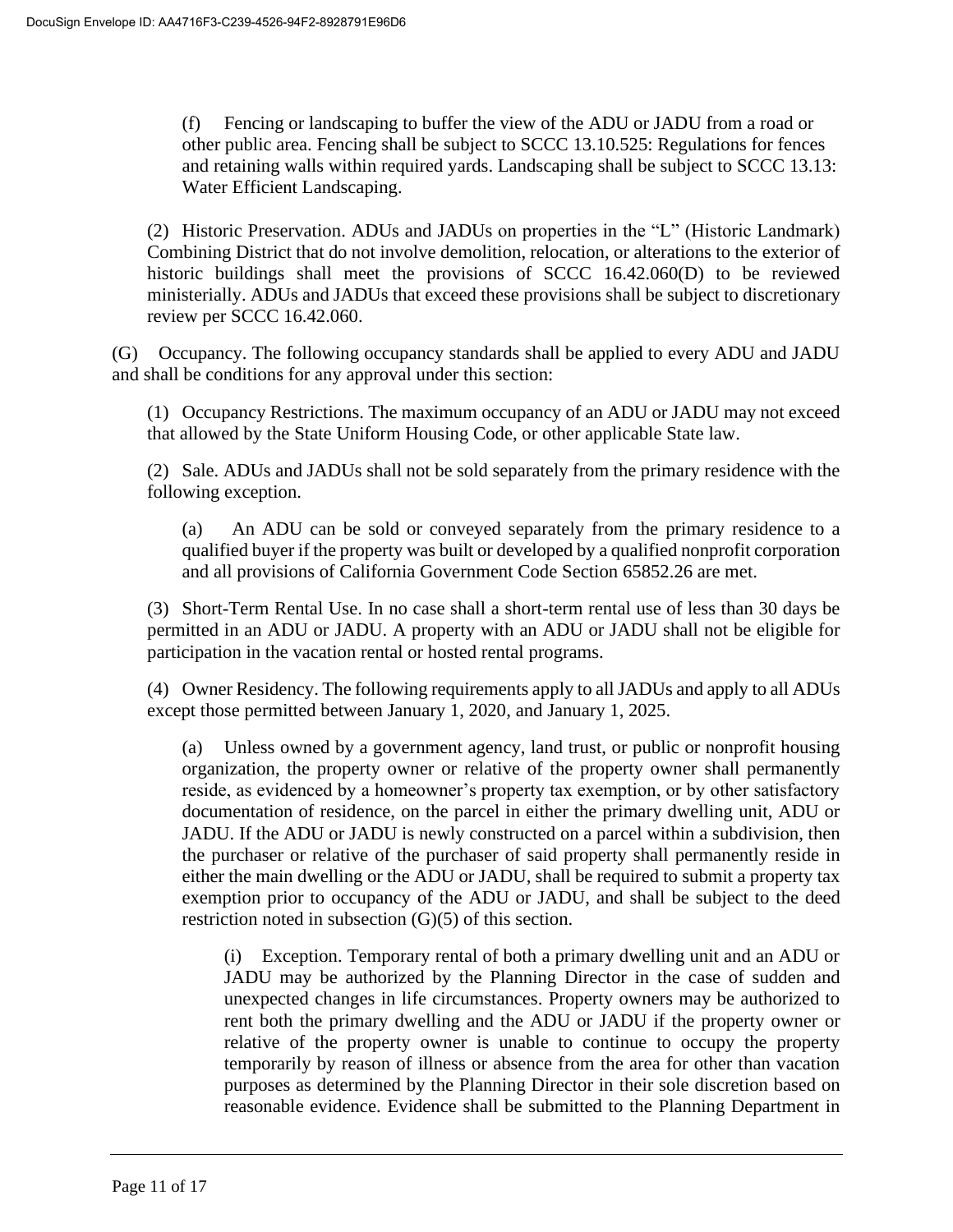writing, and requests for extension of the absence shall also require evidence in writing. The authorization to rent both units shall be limited to one year and may be extended at the discretion of the Planning Director.

(b) Deed Restriction. Prior to the issuance of a building permit, the property owner shall provide to the Planning Department proof of recordation of a declaration of restrictions containing reference to the deed under which the property was acquired by the present owner and containing the following provisions:

(i) The declaration shall provide that the property owner or relative of the property owner permanently reside in either the primary dwelling or the ADU, as evidenced by a homeowner's property tax exemption on the parcel or by other satisfactory documentation of owner residence. If the property is owned by a government agency, land trust, or public or nonprofit housing organization that is providing housing for special populations, the declaration of restrictions shall indicate that any subsequent nonpublic owner shall abide by the terms of this subsection.

(ii) The declaration shall be binding on all successors in interest.

(iii) The declaration shall provide for the recovery by the County of reasonable attorney's fees and costs in bringing legal action to enforce the declaration together with recovery of any rents collected during any unauthorized occupancy or, in the alternative, for the recovery of the reasonable value of the unauthorized occupancy.

(iv) The declaration shall provide a restriction on the size and attributes of the ADU or JADU that conforms with this section.

(v) JADUs only: The declaration shall provide a prohibition on the sale of the JADU separate from the sale of the single-family residence, including a statement that the deed restriction may be enforced against future purchasers.

#### (H) Application Processing.

(1) Ministerial Review. Pursuant to Government Code Section 65852.2, applications for ADUs and JADUs shall be approved or denied ministerially with a building permit, and no public notice or hearing shall be required, with the following exceptions.

(a) Exceptions to Ministerial Review.

(i) Inside the coastal zone, the following discretionary review requirements apply:

(A) ADUs and JADUs that do not meet the standard for exemption or exclusion under SCCC 13.20.050 or 13.20.051 require issuance of a combined coastal development permit (CDP) and building permit, with noticing and appeal requirements per SCCC 13.20.107 and 13.20.108, and subject to findings per SCCC 13.20.110. CDPs for ADUs and JADUs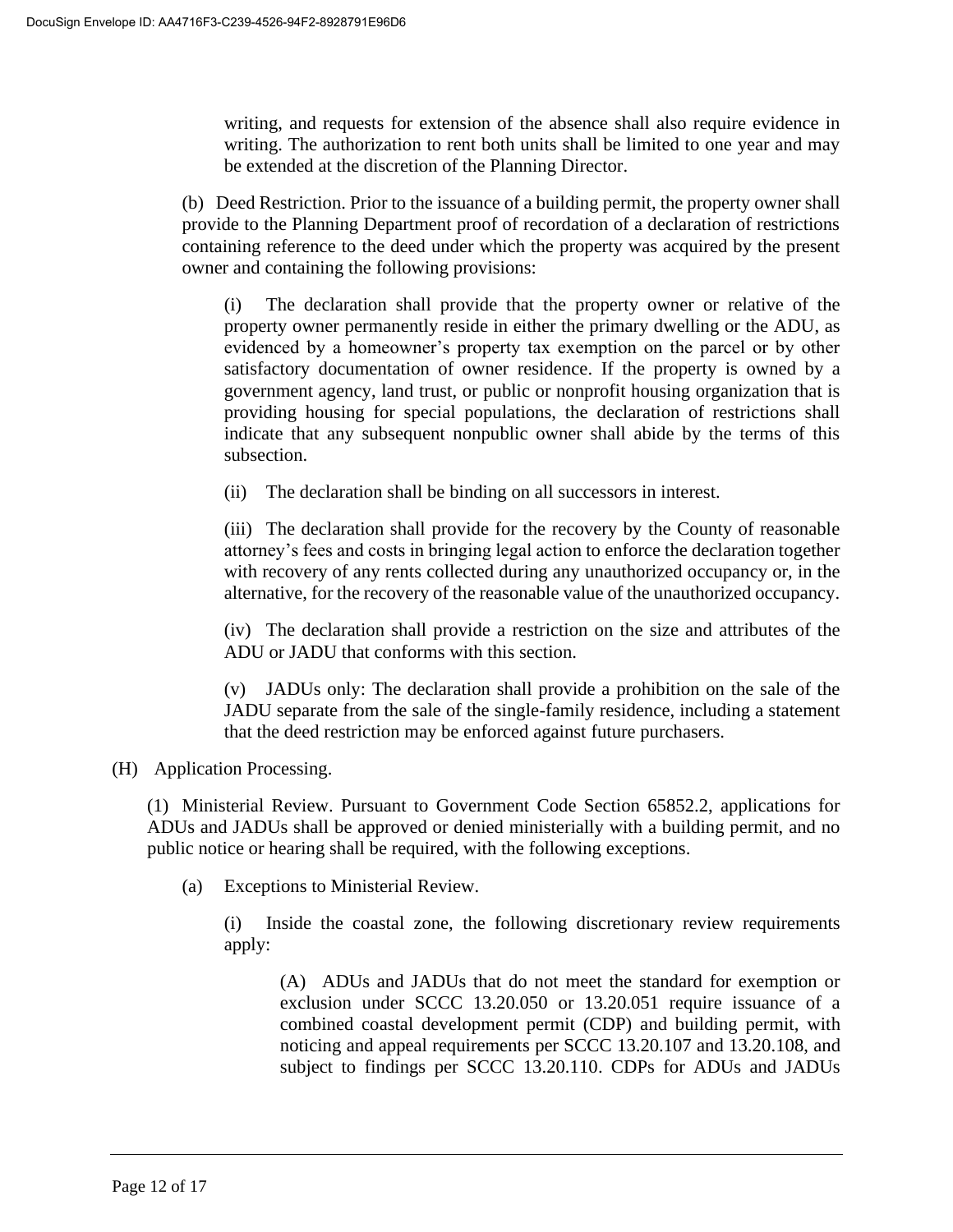located in the Commercial Agricultural (CA) zone district shall be subject to additional findings per SCCC 13.10.314(A) and (B).

(B) ADU applications in the coastal zone in the Parks and Recreation (PR) zone district shall be processed per SCCC 13.10.352(B), subject to special findings per SCCC 13.10.355. JADU applications in the PR zone district shall be reviewed ministerially.

(C) ADU and JADU applications in the coastal zone in the Timber Production (TP) zone district shall be processed per SCCC 13.10.372(B), with special findings per SCCC 13.10.375(A).

(ii) ADU and JADU applications that do not meet the development standards contained in SCCC 13.10.681 may require a variance (per SCCC 13.10.230), minor exception (per SCCC 13.10.235), or other discretionary approval.

(2) Ministerial Review Time. ADU and JADU applications that are subject to ministerial review must be approved or a notice of deficiency sent, within 60 days of receipt of a completed building permit application. Such applications resubmitted in response to a notice of deficiency must be approved or a notice of deficiency sent, within 60 days.

(a) Exception to Ministerial Review Time. When a permit application to create an ADU or JADU is submitted along with a permit application for a new primary dwelling, the permit application for the ADU or JADU shall not be subject to a 60-day approval period but shall instead be subject to the approval period for the primary dwelling. If the new primary dwelling application requires discretionary review, the application for the ADU or JADU shall still be considered as a ministerially allowable use/development, unless the application meets one of the exceptions in subsection  $(H)(1)(a)$  of this section.

(3) Fees. Prior to the issuance of a building permit for the ADU, the applicant shall pay to the County of Santa Cruz fees in accordance with the Planning Department's fee schedule as may be amended from time to time, and any other applicable fees.

(a) The County of Santa Cruz and any other local agency, special district or water corporation shall not impose any impact fee upon the development of a JADU or an ADU less than 750 square feet.

(b) Impact fees charged for ADUs greater than or equal to 750 square feet shall be charged proportionately in relation to the square footage of the primary dwelling unit.

(c) For the purposes of this section, "impact fee" includes "fees" as defined in California Government Code Section 66000(b) and fees specified in California Government Code Section 66477. Impact fees do not include utility connection fees or capacity charges.

(4) Declarations of Restriction for Nonhabitable Structures. A recorded declaration of restriction limiting an existing accessory structure to nonhabitable use must be rescinded to allow ADUs or JADUs in these structures.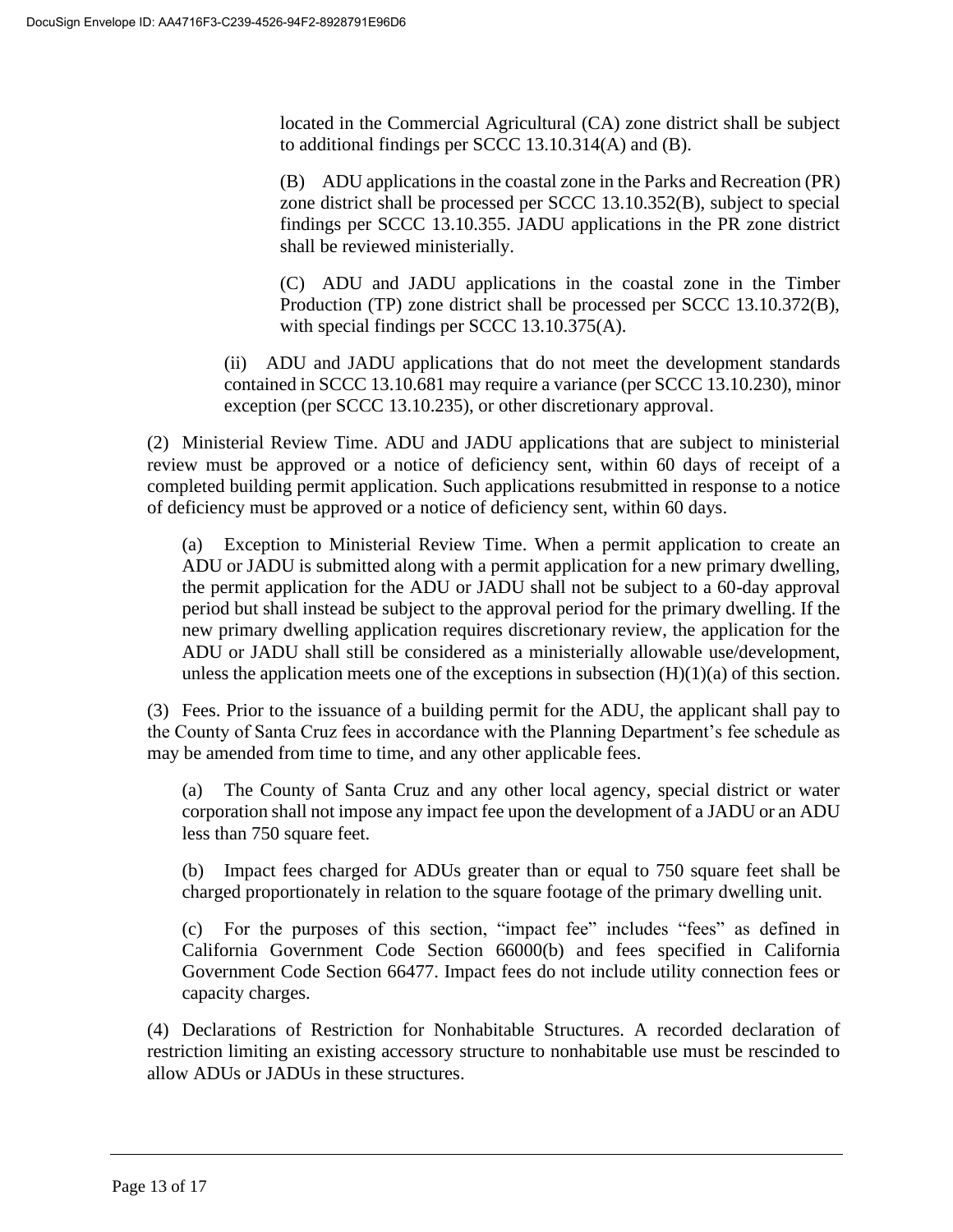(I) Permit Allocations. Each ADU and JADU is exempt from the residential permit allocation system of SCCC 12.02.

(J) Code Enforcement Amnesty. Per California Government Code Section 17980.12, the following amnesty provisions are available until January 1, 2030, for ADUs and JADUs that were built before January 1, 2020.

(1) A notice to correct a violation of any provision of any building standard for an ADU or JADU shall include in that notice a statement that the owner of the unit has a right to request a delay in enforcement.

(2) The owner of an eligible ADU or JADU who receives a notice to correct violations or abate nuisances related to any building standard may submit a letter to the County of Santa Cruz Planning Department, Code Enforcement Division, requesting that enforcement of the violation be delayed for up to five years on the basis that correcting the violation is not necessary to address an imminent hazard or dangerous condition.

(3) The County of Santa Cruz shall grant a delay in enforcement if the Planning Department Code Enforcement Division, in consultation with the Building Official, determines that correcting the violation is not necessary to protect health and safety. The provisions of SCCC 12.01.070 shall not apply to ADUs for which this delay has been granted.

(K) Annual Review of Impacts. As part of the County's annual review of the General Plan and County growth management system, the County shall include a section analyzing the impacts of the ADU ordinance. The annual analysis shall include the number of ADUs constructed and the impacts such construction has created in each planning area, with particular attention to the cumulative impacts within the coastal zone. JADUs are not required to be accounted for and reported upon in this annual review. The cumulative impact issue areas to be covered include, but are not limited to, traffic, water supply (including the City of Santa Cruz water supply from Laguna, Majors, and Reggiardo Creeks, and the Davenport water supply from Mill and San Vicente Creeks), public views, and environmentally sensitive habitat areas. The preliminary report shall be sent to the Executive Director of the Coastal Commission for review and comment 14 days prior to submittal to the Board of Supervisors, on an annual basis.

If the Executive Director determines that specific enumerated cumulative impacts are quantifiably threatening to specific coastal resources that are under the authority of the Coastal Commission, the Executive Director shall inform the County in writing. Within 60 days of receipt of the Executive Director's written notice of a threat to coastal resources the County shall cease accepting applications for coastal development permits under this section in the planning area(s) in which the threat of coastal resources has been identified, pending review and approval by the Coastal Commission of the County's proposed method(s) of protecting the threatened resource.

## **SECTION VII**

The Santa Cruz County Code is hereby amended by changing the definition of "Conversion ADU" and "Kitchen" in SCCC 13.10.700 to read as follows: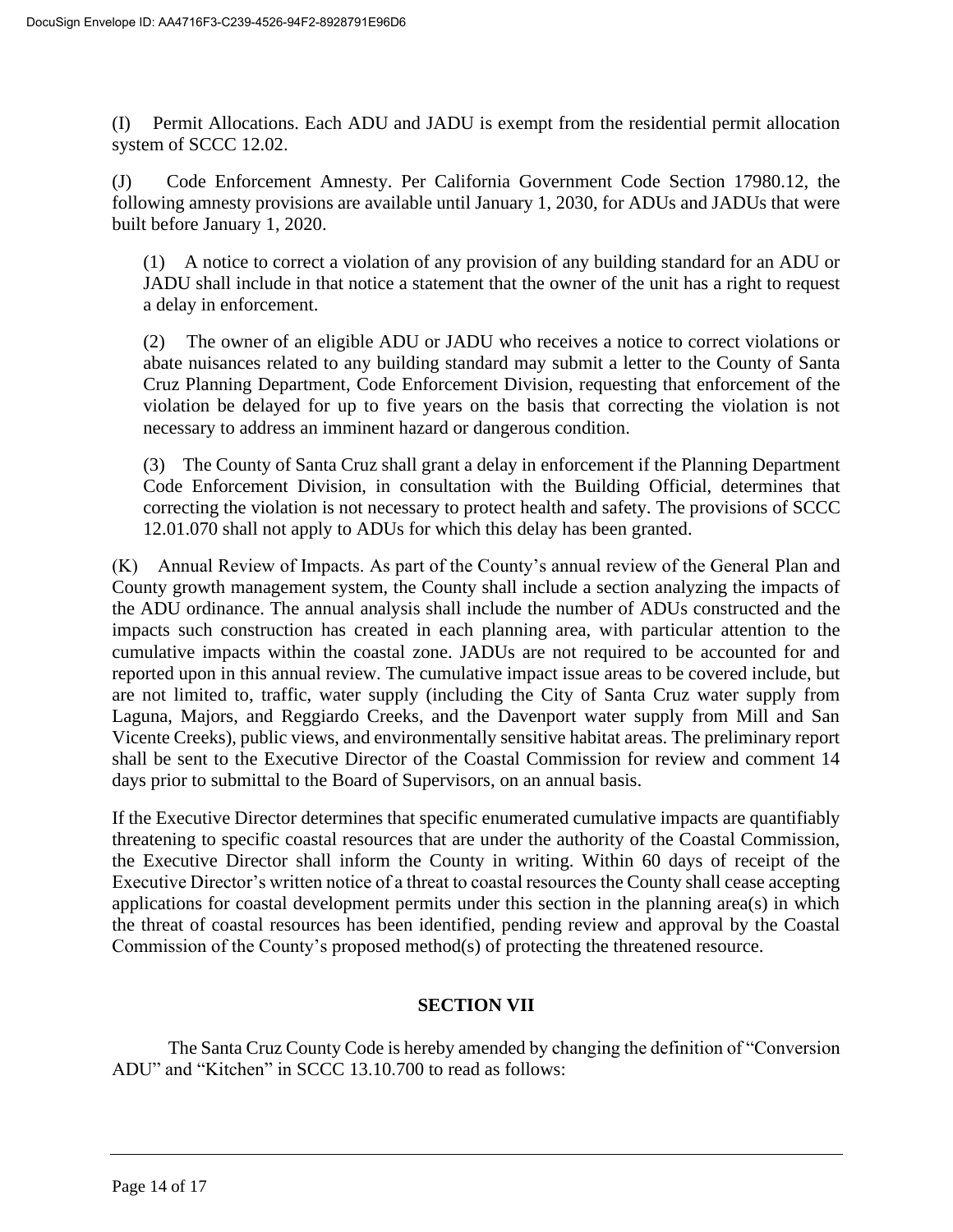"Conversion ADU" shall mean the conversion of any portion of a legal accessory structure, or any portion of a single-family dwelling, or any garage, for the purpose of creating an accessory dwelling unit (ADU). Conversion ADUs can include demolition and rebuilding of a structure in the same footprint. Conversion ADUs can also include additions of up to 150 square feet. Any conversion that exceeds this limit shall be considered a New Construction ADU.

"Kitchen" means any room or portion of a room used or intended or designed to be used for cooking and/or the preparation of food and containing all of the following: a sink having a drain outlet larger than one and one-half inches in diameter, a refrigerator larger than two and one-half cubic feet, a built-in permanent cooking appliance typically including a full-size gas or 220-volt electric range/oven with a range/hood ventilation system, and space for food preparation and storage. See also *Efficiency Kitchen.*

## **SECTION VIII**

The Santa Cruz County Code is hereby amended to add SCCC 13.20.051, to read as follows:

## **13.20.051 De Minimis Waiver of CDP.**

The Planning Director has discretion to waive the requirement for a CDP through a De Minimis CDP Waiver in compliance with this section upon a written determination that the development meets all of the criteria and procedural requirements set forth in subsections A through G below:

- (A) No Adverse Coastal Resource Impacts. The development has no potential for adverse effects, either individually or cumulatively, on coastal resources.
- (B) LCP Consistency. The development is consistent with the LCP.
- (C) Not Appealable to the Coastal Commission. The development is not of a type or in a location where an action on the development would be appealable to the Coastal Commission.
- (D) Notice. Public notice of the proposed De Minimis CDP Waiver and opportunities for public comment shall be provided as required by SCCC 18.10, including notice to the Coastal Commission.
- (E) Executive Director Determination. The Planning Director shall provide a notice of determination to issue a De Minimis CDP Waiver to the Executive Director of the Coastal Commission no later than 10 working days prior to the waiver being reported at a public hearing (see subsection F below). If the Executive Director notifies the Planning Director that a waiver should not be issued, the applicant shall be required to obtain a CDP if the applicant wishes to proceed with the development.
- (F) Review and Concurrence.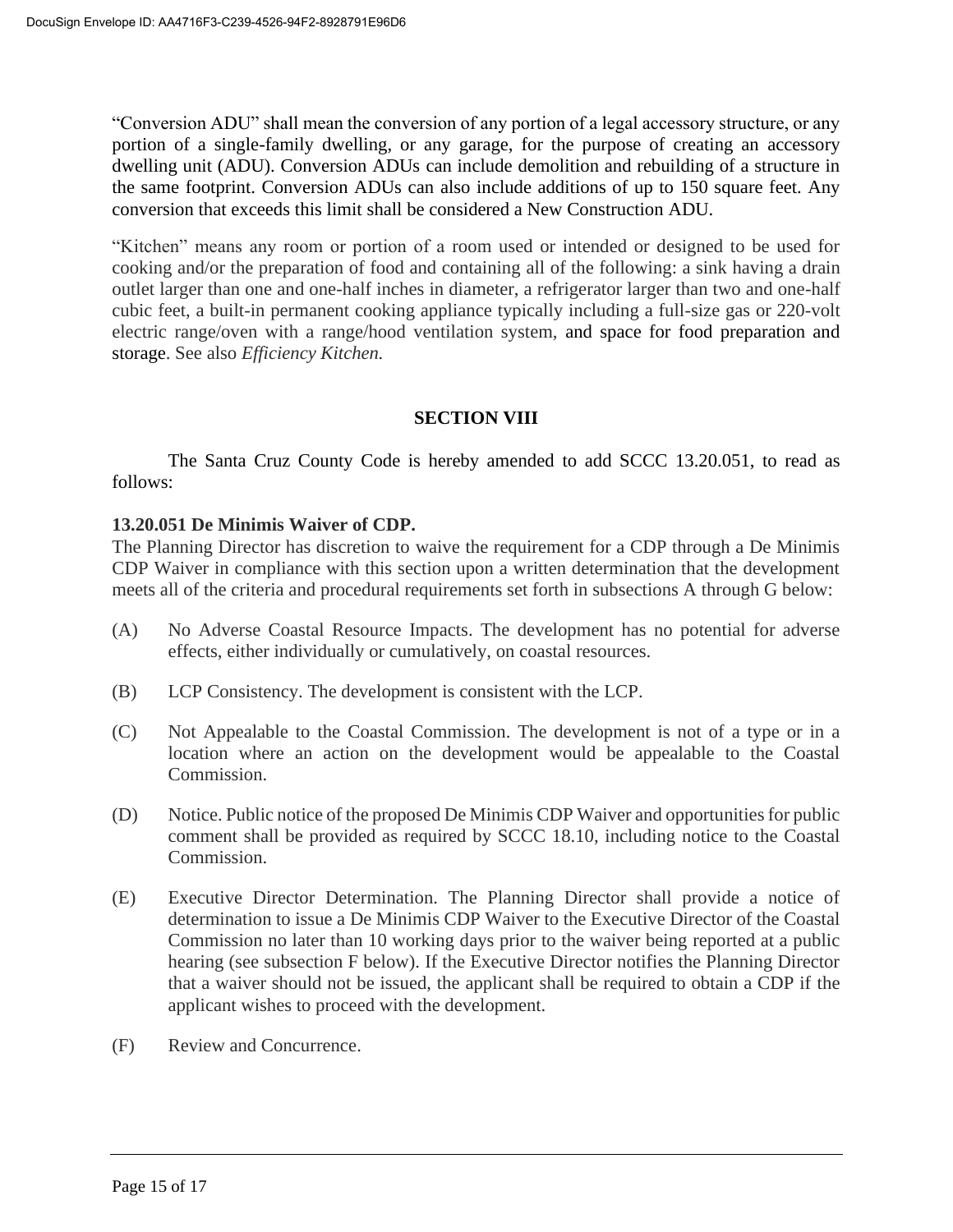- (1) The Planning Director's determination to issue a De Minimis CDP Waiver shall be subject to review and concurrence by the Zoning Administrator (ZA) as considered at a public meeting of the ZA.
- (2) The Planning Director shall not issue a De Minimis CDP Waiver until the public comment period expires, which period shall include at a minimum the reporting and consideration of the waiver at a public meeting. At such public meeting of the ZA, the matter may be included as a consent calendar item, however it may be shifted to the regular agenda and the public shall have the opportunity to testify and otherwise participate in the consideration of the De Minimis CDP Waiver. If the ZA does not approve the waiver, the De Minimis CDP Waiver shall not be issued and, instead, an application for a CDP shall be required and processed in accordance with the provisions of this chapter. Otherwise, the De Minimis CDP Waiver shall be deemed approved, effective, and issued the day of the public meeting.
- (3) In addition to the noticing requirements in Section (D) above, the Planning Director, within seven calendar days of the effective date of a De Minimis CDP Waiver, shall send a Final Local Action Notice (FLAN) via first class mail describing the issuance and effectiveness of the De Minimis CDP Waiver to the Coastal Commission and any persons who specifically requested notice of such action.
- (G) Waiver Expiration. A De Minimis Waiver shall expire and be of no further force and effect if the authorized development is not completed within two years of the effective date of the waiver. In this event, either a new De Minimis Waiver or a regular CDP shall be required for the development and/or use.

## **SECTION IX**

This ordinance and these amendments to the Santa Cruz County Code are exempt from the California Environmental Quality Act ("CEQA") pursuant to Public Resources Code Section 21080.17 because they serve to implement state ADU regulations and CEQA Guidelines Section 15061(b)(3) because the amendments present no possibility of a significant impact on the environment.

## **SECTION X**

Effective Date. This ordinance shall take effect upon final certification by the California Coastal Commission.

PASSED AND ADOPTED this 19th day of October 2021, by the Board of Supervisors of the County of Santa Cruz by the following vote: